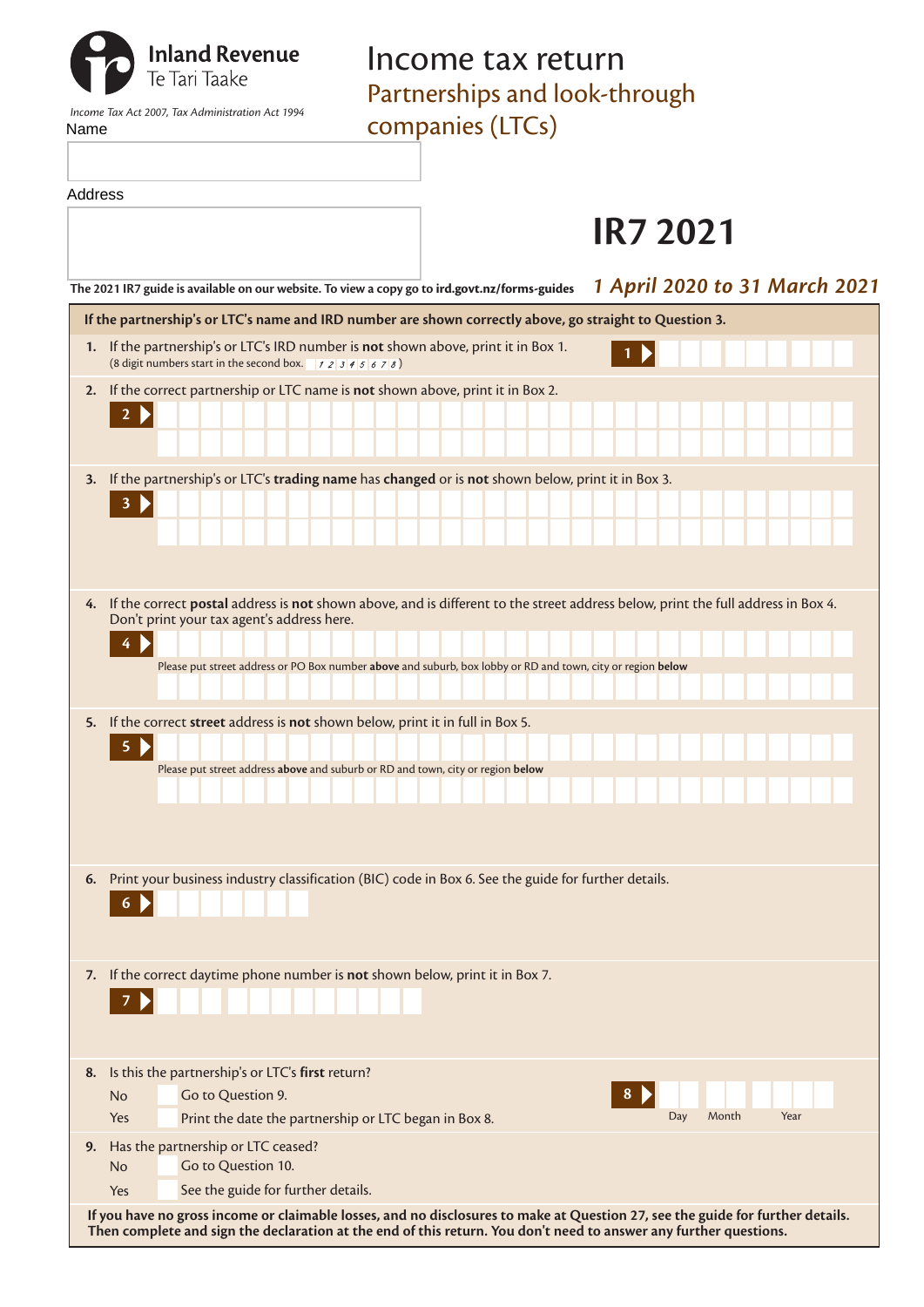|     | <i><u><b>Income</b></u></i>                                                                                                                                                                                      |                                                                                                                                      |  |  |  |  |
|-----|------------------------------------------------------------------------------------------------------------------------------------------------------------------------------------------------------------------|--------------------------------------------------------------------------------------------------------------------------------------|--|--|--|--|
|     | 10. Did the partnership or LTC receive any schedular payments?                                                                                                                                                   |                                                                                                                                      |  |  |  |  |
|     | Go to Question 11.<br><b>No</b><br>Total tax deducted                                                                                                                                                            | See the guide for further details. Print the totals here.<br>Yes<br>Total gross schedular payments                                   |  |  |  |  |
|     | \$<br>10A                                                                                                                                                                                                        | S<br>10B                                                                                                                             |  |  |  |  |
| 11. | Did the partnership or LTC have any New Zealand interest paid or credited to it?                                                                                                                                 |                                                                                                                                      |  |  |  |  |
|     | <b>No</b><br>Go to Question 12.                                                                                                                                                                                  | See the guide for further details. Print the totals here.<br><b>Yes</b><br>Keep any certificates.                                    |  |  |  |  |
|     | <b>Total RWT</b><br>\$<br>11AD                                                                                                                                                                                   | Total gross interest - if a loss, put a minus sign in the last box<br>\$<br>11B                                                      |  |  |  |  |
| 12. | Did the partnership or LTC have any New Zealand dividends paid or credited to it, or did the partnership or LTC receive<br>shares instead of dividends? Include any dividends from partnerships, LTCs or trusts. |                                                                                                                                      |  |  |  |  |
|     | <b>No</b><br>Go to Question 13.                                                                                                                                                                                  | Yes<br>See the guide for further details. Print the totals here.<br>Keep any statements.                                             |  |  |  |  |
|     | Total dividend imputation credits<br>Ş<br>12                                                                                                                                                                     |                                                                                                                                      |  |  |  |  |
|     | Total dividend RWT credits                                                                                                                                                                                       | Total gross dividends                                                                                                                |  |  |  |  |
|     | S                                                                                                                                                                                                                |                                                                                                                                      |  |  |  |  |
| 13. | Did the partnership or LTC receive any taxable distributions from a Māori authority?                                                                                                                             |                                                                                                                                      |  |  |  |  |
|     | <b>No</b><br>Go to Question 14.                                                                                                                                                                                  | See the guide for further details. Print the totals here.<br>Yes<br>Keep your Māori authority distribution statements.               |  |  |  |  |
|     | Total Māori authority credits<br>\$<br>13A                                                                                                                                                                       | Total Māori authority distribution<br>\$<br>13B                                                                                      |  |  |  |  |
|     |                                                                                                                                                                                                                  |                                                                                                                                      |  |  |  |  |
| 14. | at Questions 11, 12, 13, 16, 18, 19, 20, 21.)                                                                                                                                                                    | Did the partnership or LTC receive any income from another partnership? (Exclude any income/losses received you have included        |  |  |  |  |
|     | <b>No</b><br>Go to Question 15.                                                                                                                                                                                  | Yes<br>See the guide for further details. Print the totals here.                                                                     |  |  |  |  |
|     | Total partnership tax credits                                                                                                                                                                                    | Total partnership income - if a loss, put a minus sign in the last box<br>S                                                          |  |  |  |  |
|     |                                                                                                                                                                                                                  | 15. Did the LTC receive any income from another LTC? (Exclude any income/loss received that you've included at Questions 11, 12, 13, |  |  |  |  |
|     | 16, 18, 19, 20, 21.)                                                                                                                                                                                             |                                                                                                                                      |  |  |  |  |
|     | Go to Question 16.<br>No<br><b>Total LTC tax credits</b>                                                                                                                                                         | See the guide for further details. Print the totals here.<br>Yes                                                                     |  |  |  |  |
|     | \$<br>15A                                                                                                                                                                                                        |                                                                                                                                      |  |  |  |  |
|     | Total active LTC income - if a loss, put a minus sign in the last box<br>\$<br>15B                                                                                                                               |                                                                                                                                      |  |  |  |  |
|     | Non-allowable deductions this year                                                                                                                                                                               |                                                                                                                                      |  |  |  |  |
|     | Ş<br>15C<br>Prior years' non-allowable deductions claimed this year                                                                                                                                              |                                                                                                                                      |  |  |  |  |
|     | Ş<br>15D                                                                                                                                                                                                         |                                                                                                                                      |  |  |  |  |
|     | Either add Boxes 15B and 15C, or subtract Box 15D from 15B.<br>Print your answer in Box 15E.                                                                                                                     | Adjusted LTC income - if a loss, put a minus sign in the last box.<br>Ş<br>15E                                                       |  |  |  |  |
| 16. | Did the partnership or LTC receive any income from overseas?                                                                                                                                                     |                                                                                                                                      |  |  |  |  |
|     | <b>No</b><br>Go to Question 17.                                                                                                                                                                                  | See the guide for further details. Print the totals here.<br>Yes                                                                     |  |  |  |  |
|     | Total overseas tax paid<br>\$<br>16A                                                                                                                                                                             | Total overseas income - if a loss, put a minus sign in the last box<br>\$<br>16B                                                     |  |  |  |  |
| 17. | Did the partnership or LTC receive income from business activities?                                                                                                                                              |                                                                                                                                      |  |  |  |  |
|     | <b>No</b><br>Go to Question 18.                                                                                                                                                                                  | Yes<br>See the guide for further details. Print the total here.                                                                      |  |  |  |  |
|     |                                                                                                                                                                                                                  | Net income from business activities - if a loss, put a minus sign in the last box<br>\$<br>17B                                       |  |  |  |  |
|     |                                                                                                                                                                                                                  |                                                                                                                                      |  |  |  |  |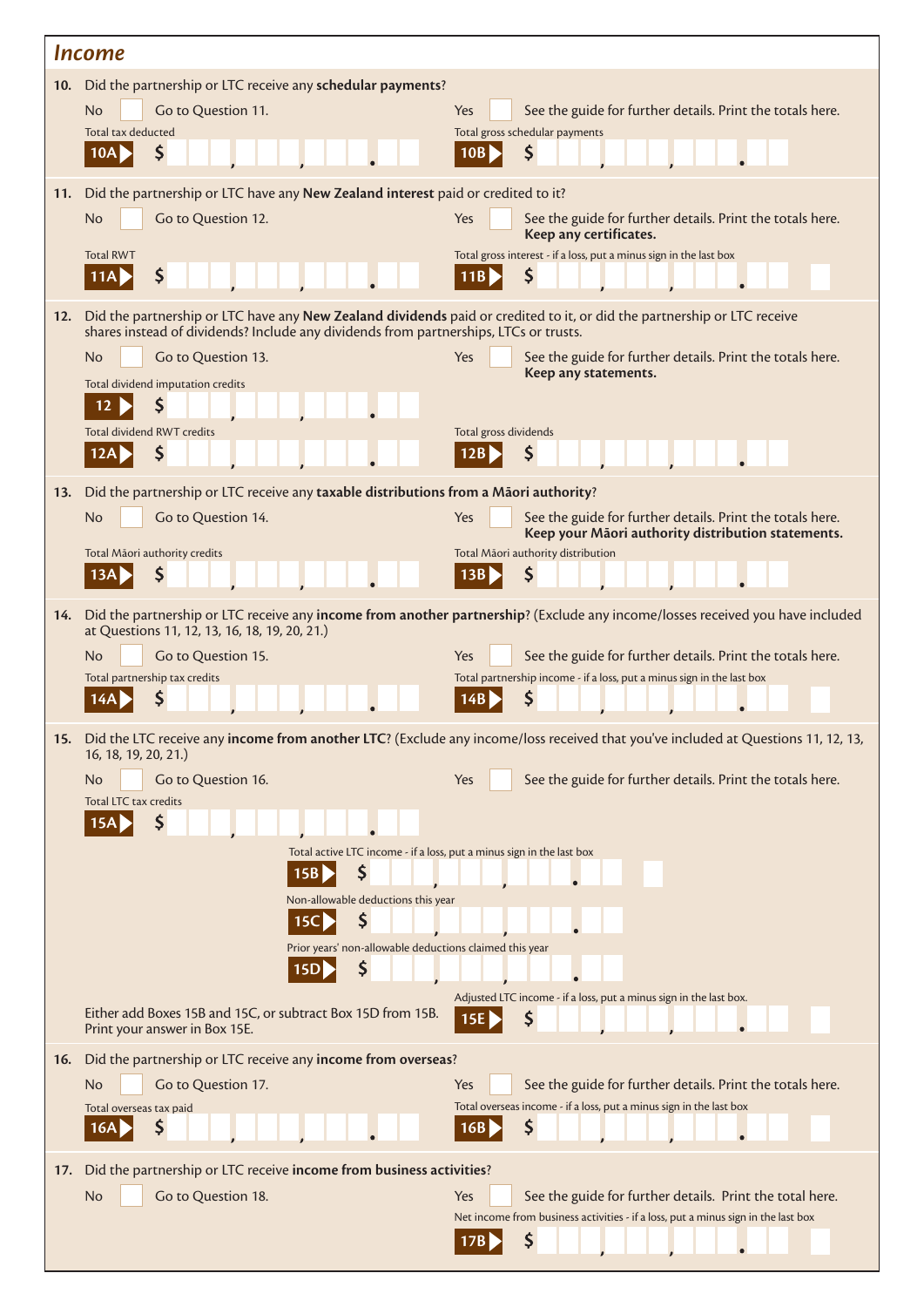| 18.                                                               | Did the partnership or LTC receive any income or incur any expenditure from residential property?                                   |                                                                                                                                     |  |  |  |  |
|-------------------------------------------------------------------|-------------------------------------------------------------------------------------------------------------------------------------|-------------------------------------------------------------------------------------------------------------------------------------|--|--|--|--|
|                                                                   | Go to Question 19.<br><b>No</b><br>Select which method you are using<br>(tick one) Portfolio                                        | Print the totals below. See the guide for further details.<br>Yes<br>Individual<br>Combination                                      |  |  |  |  |
|                                                                   |                                                                                                                                     | Total residential income                                                                                                            |  |  |  |  |
|                                                                   |                                                                                                                                     | \$<br>18B                                                                                                                           |  |  |  |  |
|                                                                   |                                                                                                                                     | Residential rental deductions                                                                                                       |  |  |  |  |
|                                                                   |                                                                                                                                     | \$<br>18C                                                                                                                           |  |  |  |  |
|                                                                   | Question 18.)                                                                                                                       | 19. Did the partnership or LTC receive income from other rental activities? (Do not include any income already shown at             |  |  |  |  |
|                                                                   | <b>No</b><br>Go to Question 20.                                                                                                     | See the guide for further details. Print the total here.<br>Yes                                                                     |  |  |  |  |
|                                                                   |                                                                                                                                     | Net income from rental activities - if a loss, put a minus sign in the last box<br>\$<br>19B                                        |  |  |  |  |
| 20.                                                               | return? (Do not include any bright-line loss.)                                                                                      | Did the partnership or LTC receive any income from taxable property sales/disposals not already included elsewhere in the           |  |  |  |  |
|                                                                   | <b>No</b><br>Go to Question 21.                                                                                                     | <b>Yes</b><br>Print details here. See the guide for further details.                                                                |  |  |  |  |
|                                                                   | Residential land withholding tax (RLWT) credit<br>\$<br>20A                                                                         | Profit/loss from sale of property - if a loss, put a minus sign in the last box<br>\$<br>20B                                        |  |  |  |  |
| 21.                                                               | Did the partnership or LTC receive any other income?                                                                                |                                                                                                                                     |  |  |  |  |
|                                                                   | Go to Question 22.<br>No<br>Name of payer                                                                                           | Yes<br>See the guide for further details. Print the total here.<br>Total other income - if a loss, put a minus sign in the last box |  |  |  |  |
|                                                                   |                                                                                                                                     | \$<br>21B                                                                                                                           |  |  |  |  |
|                                                                   | Type of income                                                                                                                      |                                                                                                                                     |  |  |  |  |
|                                                                   |                                                                                                                                     |                                                                                                                                     |  |  |  |  |
| 22.                                                               | <b>Total income/loss</b>                                                                                                            |                                                                                                                                     |  |  |  |  |
|                                                                   | Add Boxes 10B to 14B, 15E and 16B to 21B. Print the total in Box 22.                                                                | Total income - if a loss, put a minus sign in the last box                                                                          |  |  |  |  |
|                                                                   |                                                                                                                                     | \$<br>22                                                                                                                            |  |  |  |  |
|                                                                   | 23. Can the partnership or LTC claim expenses?                                                                                      |                                                                                                                                     |  |  |  |  |
|                                                                   | Go to Question 24.<br>No                                                                                                            | See the guide for further details. Print the total here.<br>Yes<br>Total expenses                                                   |  |  |  |  |
|                                                                   |                                                                                                                                     | \$                                                                                                                                  |  |  |  |  |
|                                                                   |                                                                                                                                     |                                                                                                                                     |  |  |  |  |
|                                                                   | 24. Total income/loss after expenses<br>Subtract the amount in Box 23 from the total income in Box 22. Print your answer in Box 24. |                                                                                                                                     |  |  |  |  |
|                                                                   | This amount must be completely attributed to the partners or owner(s).                                                              | Total income after expenses - if a loss, put a minus sign in the last box                                                           |  |  |  |  |
|                                                                   |                                                                                                                                     | \$                                                                                                                                  |  |  |  |  |
| 25.                                                               | qualifying company (LAQC)?                                                                                                          | Did the partnership or LTC have any losses extinguished on transitioning from a qualifying company (QC) or loss attributing         |  |  |  |  |
|                                                                   | No<br>Go to Question 26.                                                                                                            | See the guide for further details. Print the amounts here.<br><b>Yes</b>                                                            |  |  |  |  |
|                                                                   |                                                                                                                                     | <b>Extinguished losses</b><br>\$                                                                                                    |  |  |  |  |
|                                                                   | Prior years' deductions                                                                                                             | Deductions claimed this year                                                                                                        |  |  |  |  |
|                                                                   | Ş                                                                                                                                   | \$<br> 25B                                                                                                                          |  |  |  |  |
|                                                                   | <b>Attribution of income/loss</b>                                                                                                   |                                                                                                                                     |  |  |  |  |
| See the guide for further details before attributing income/loss. |                                                                                                                                     |                                                                                                                                     |  |  |  |  |
|                                                                   | 26. Attribution of income/loss details attached are for (please tick one):                                                          |                                                                                                                                     |  |  |  |  |
|                                                                   | 26<br>a partnership (IR7P)                                                                                                          | a look-through company (IR7L)                                                                                                       |  |  |  |  |